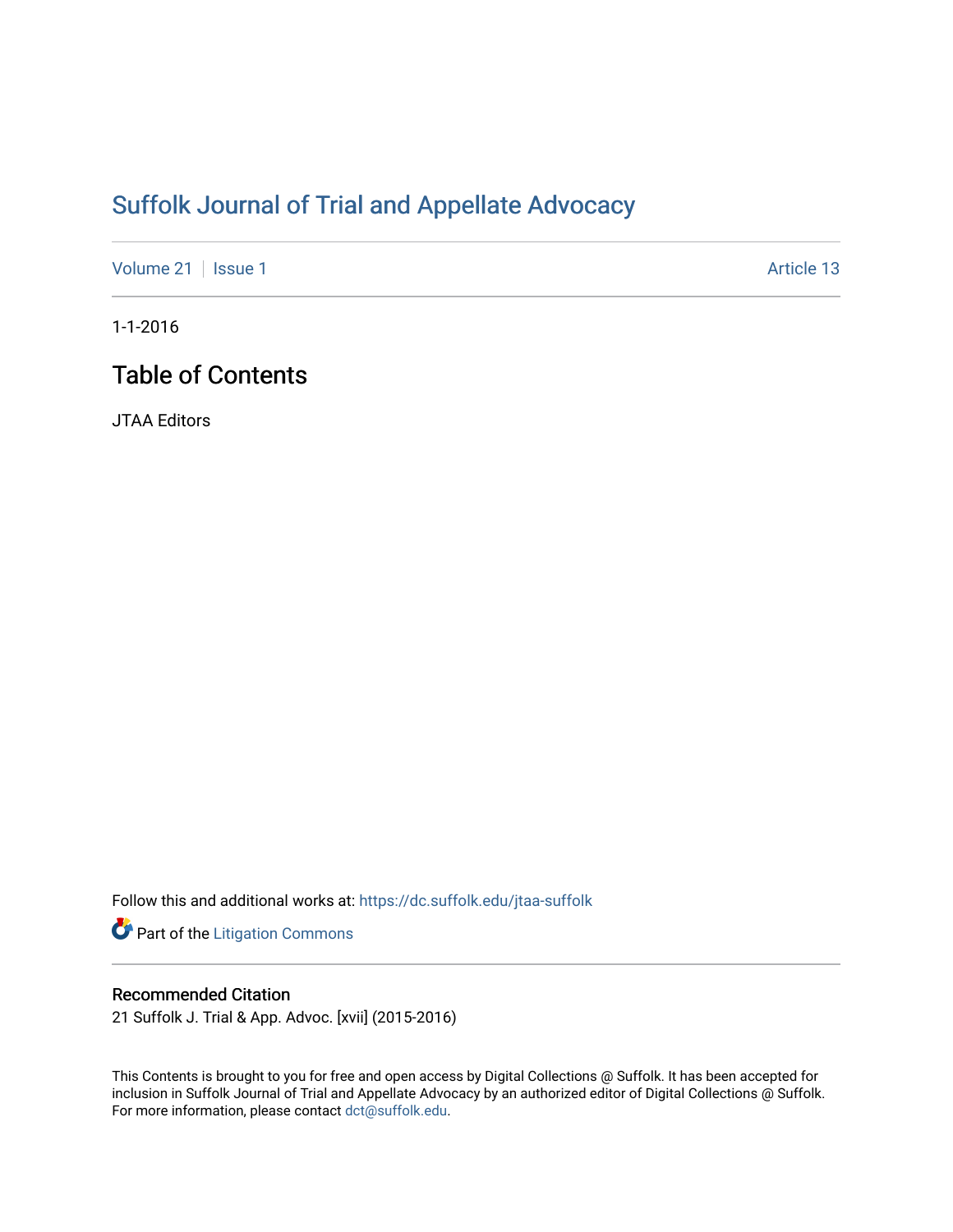## SUFFOLK UNIVERSITY LAW SCHOOL

# **SUFFOLK JOURNAL OF TRIAL & APPELLATE ADVOCACY**

#### **Volume XXI** 2015-16 **Issue 1**

## **TABLE OF CONTENTS**

## **ARTICLE**

| Daubert Debunked: A History of Legal Retrogression and the Need |
|-----------------------------------------------------------------|
|                                                                 |
|                                                                 |

### **NOTES**

| Preserving the Integrity of the Arbitration Process: Requiring the<br>Full and Fair Application of the Claim Preclusion Doctrine |
|----------------------------------------------------------------------------------------------------------------------------------|
| Seeing Is Believing: Should Massachusetts Courts Adopt SJC                                                                       |
| The Continuing Legacy of Enron: Whistleblowing Under the                                                                         |
| Blood Relations: Analyzing Kinship Based, Gang-Related Asylum<br>Claims Under The Lens Of Understanding "Particular Social       |
| Resolving "Custodial" In Custodial Interrogation Pertaining to<br>Miranda Warnings: The Balance Between Individual Rights and    |

## **CASE COMMENTS**

Family Law-Interested Person's Lack of Advocacy Approach Awareness Prompts Motion to Intervene Denial—In Re